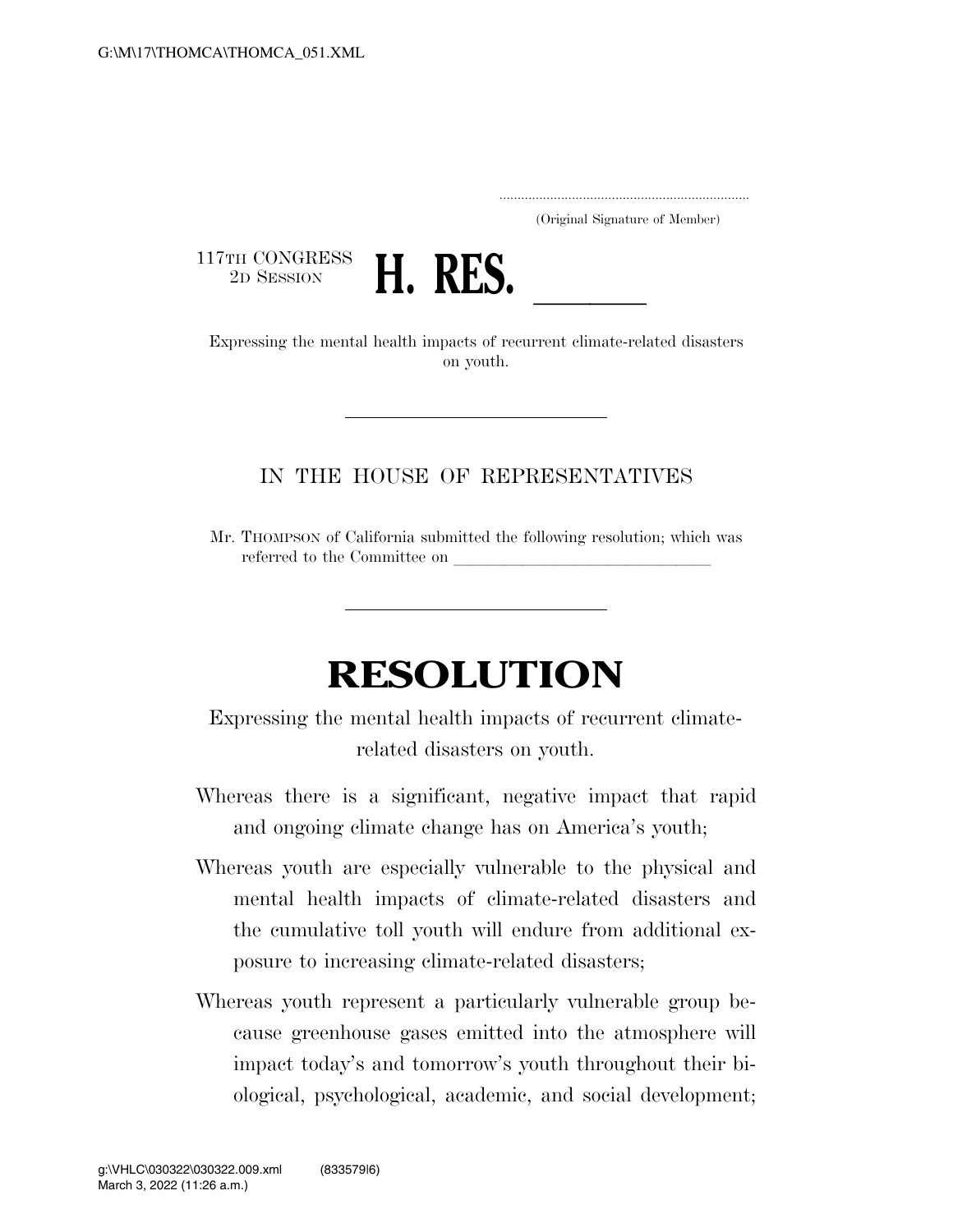- Whereas an ecoAmerica report stated that, as of 2016, as climate-related disasters continue to increase, more youth will be directly affected by increasing rates of stress and trauma through interruption in schooling, disruptions in routine, separation from caregivers due to evacuations or displacement, and parental stress after a disaster;
- Whereas recent studies in the ecoAmerica report have documented that high levels of stress during childhood, such as those associated with the experience of a climate-related disaster or displacement, can affect the development of neural pathways in ways that impair memory, executive function, and decisionmaking in later life;
- Whereas a 2016 Social Science & Medicine study found that experiencing an extreme weather event before age 5 resulted in higher levels of anxiety and depression among adults;
- Whereas studies document that many young people are grappling with the impact of climate change;
- Whereas recent studies confirm those from low-income communities, indigenous communities, and communities of color are often the most vulnerable to the worst impacts of climate change, such as flooding, drought, fire, and extreme heat;
- Whereas a study by the American Public Health Association and ecoAmerica, Making the Connection: Climate Changes Mental Health, shows that up to 45 percent of youth have developed depression after a climate-related disaster, affecting both their caregivers and the youth themselves;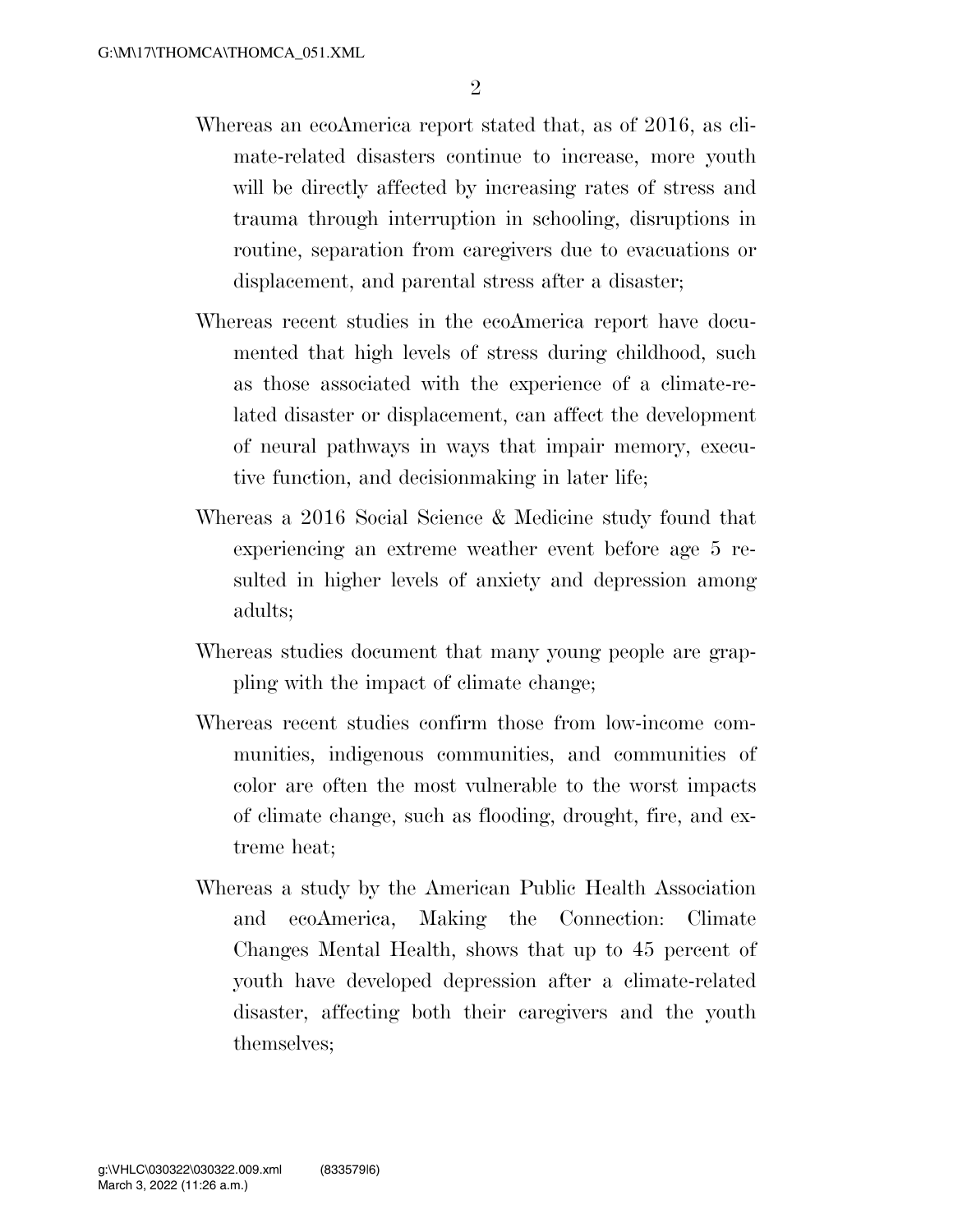- Whereas a National Library of Medicine study found an association between increases in pediatric psychiatrist visits and polluted air from wildfires;
- Whereas there are direct links between fine particulate matter (PM 2.5) exposure and neuropsychological effects, such as Attention Deficit Hyperactivity Disorder, decreased memory, depleted academic performance, and autism;
- Whereas according to a 2017 report by the Lancet Planetary Health Journal, The Impact of Climate Change on Youth Depression and Mental Health, an increase in emergency department visits was incited by higher levels of humidity and rising temperatures;
- Whereas, in 2021, 64 percent of Americans lived in places that experienced a multiday heatwave, considered the most dangerous form of climate-related disaster and the frequency and intensity of climate-related disasters is increasing exponentially;
- Whereas a 2019 report suggested that as the frequency of heatwaves increases due to the climate crisis, schoolbased outdoor recreational opportunities for youth that benefit mental and physical well-being will be curtailed by extreme heat;
- Whereas, in 2020, a poll from the Washington Post-Kaiser Family Foundation found that 57 percent of teenagers stated they were frightened by climate change, while 52 percent were angered by it and a mere 29 percent of youth were optimistic for the future in regards to climate change;
- Whereas according to a 2021 study surveying over 10,000 youth, 45 percent of respondents reported that thoughts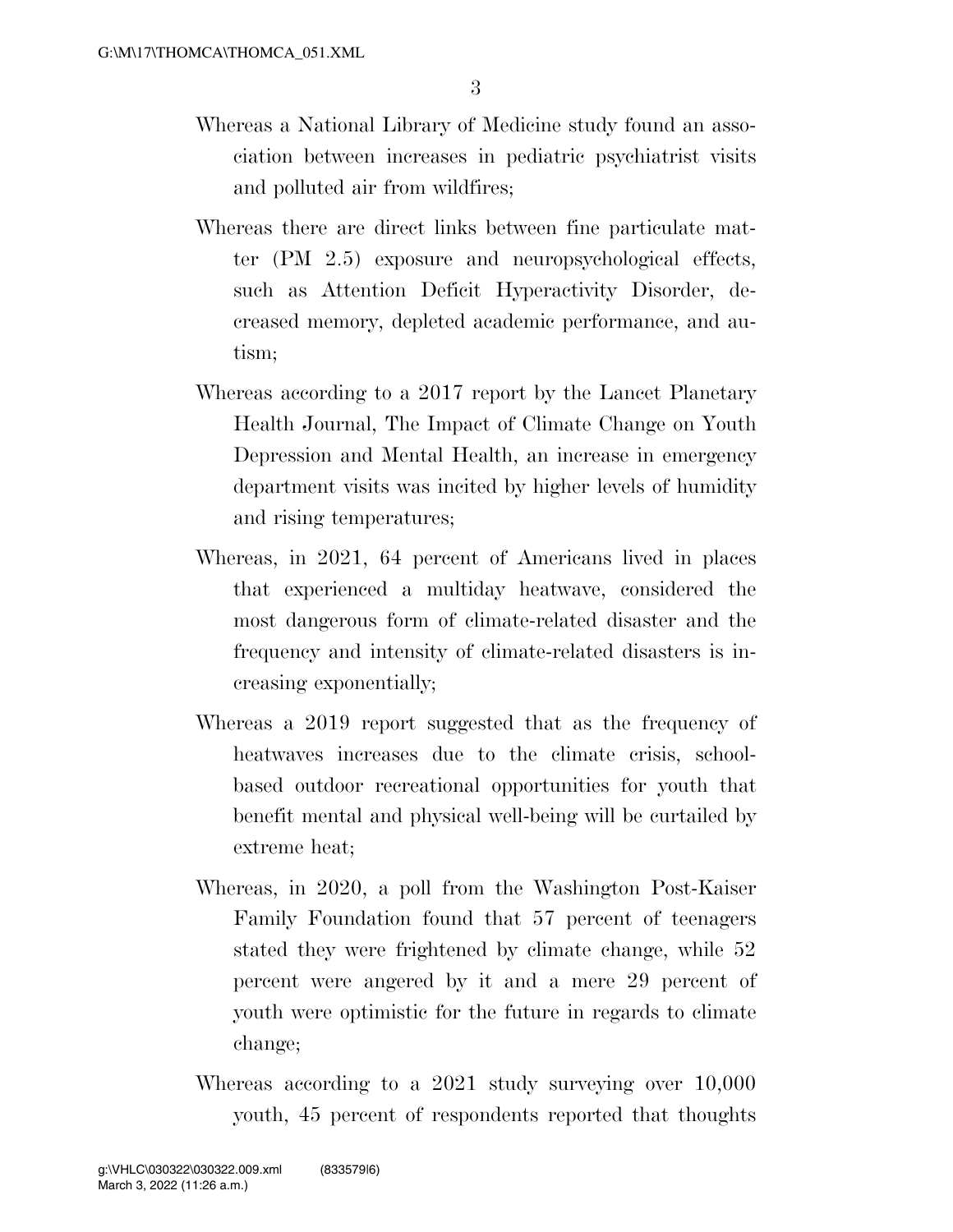of climate change have affected their daily lives and abilities negatively;

- Whereas, in 2021, The National Association of School Psychologists, representing more than 25,000 members, declared the need to increase awareness of the harmful effects of climate change on youth, increase resources, and advocate for climate justice; and
- Whereas an ecoAmerica report states that, as of 2017, the National Scientific Council on the Developing Child found that children and youth are better off during adversity if they also have the help of noncaregiver role models, such as teachers or coaches: Now, therefore, be it
	- 1 *Resolved,* That the House of Representatives—
- 2 (1) shall take effective action on climate 3 change, guided by the science provided in the 2021 4 United Nations Intergovernmental Panel on Climate 5 Change report, to protect the mental health of cur-6 rent and future youth; and
- 7 (2) supports the expansion of funding of cli-8 mate education, resilience, and adaptation projects 9 that benefit the mental health of youth, including—
- 10 (A) incorporating mental health into exist-11 ing disaster preparation efforts;
- 12 (B) engaging in education and outreach to 13 reduce the stigma associated with seeking treat-14 ment;